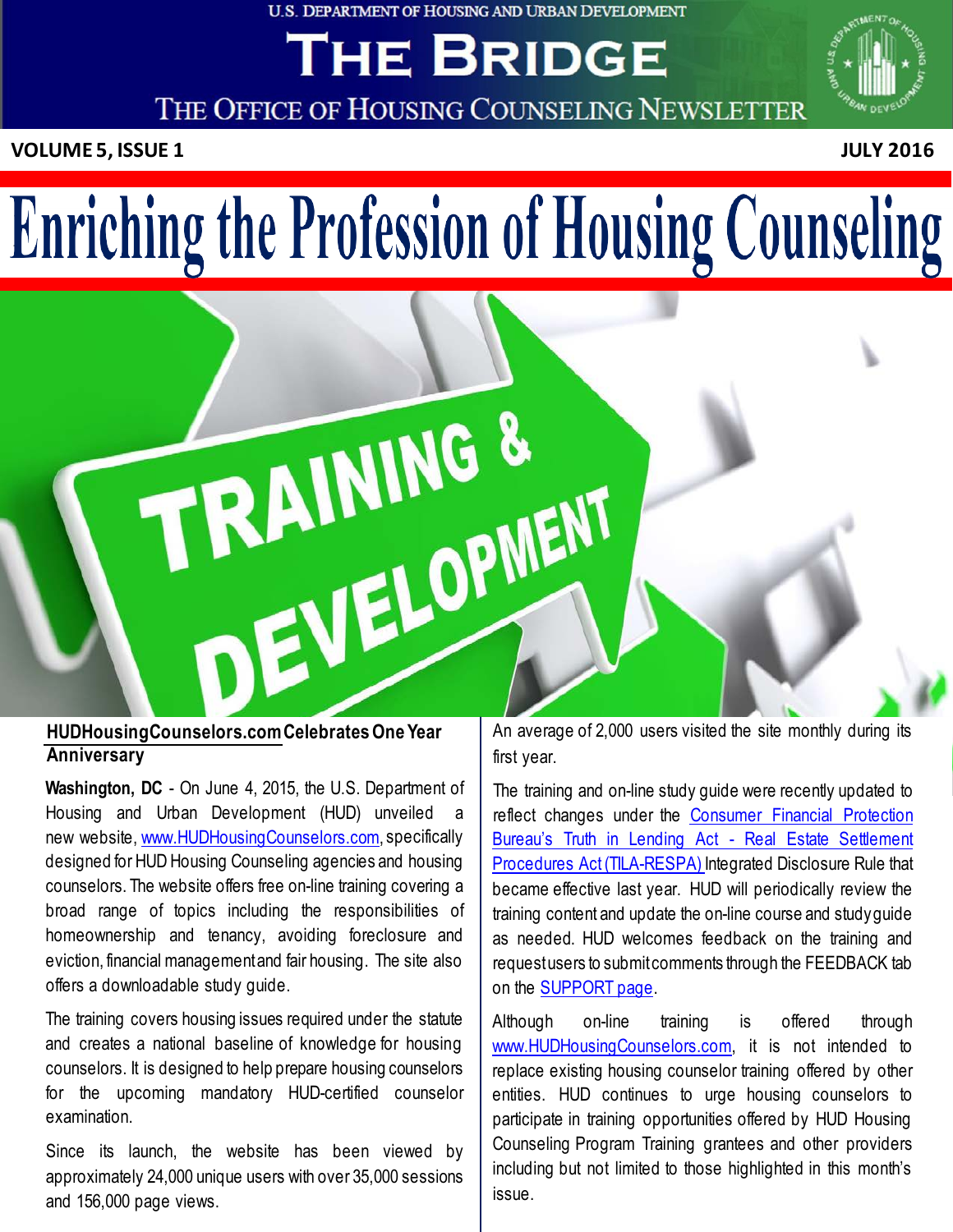

**Sarah Gerecke** *Deputy Assistant Secretary, Office of Housing Counseling*

Greetings and Happy Independence Day,

The Office of Housing Counseling joins you and our nation in celebrating Independence Day on the  $4<sup>th</sup>$  of July. This year, I will be spending the July 4th weekend helping a millennial move from our house into her first apartment. True independence!

As we celebrate in honor of our nation, the Office of Housing Counseling also is celebrating the one-year anniversary of the launch of [www.HUDHousingCounselors.com,](http://www.hudhousingcounselors.com/) which is helping to prepare housing counselors for the upcoming certification exam. The success of the website further demonstrates the value of ongoing training and development in the housing counseling profession.

Did you knowthat the word "profession"derivesfrom"profess"or"vow"?It's when you declare to others that you are part of a group of people with skills of the mind, and you vow to meet the standards of the group. And when you make that declaration, youmark the boundaries for those who are not in the group. In other words, a profession defines those who profess a common level of skill, and by necessity a profession excludes those who do not have those skills.

This edition of *The Bridge* features a wide range of training and development opportunities that enhance the knowledge and skills of housing counseling professionals. We often focus on the counseling and training of clients, which has proven very meaningful. However, we also want to enhance the training opportunities for our housing counselors.

Training resources in housing counseling have evolved substantially. Today, there are numerous certificates and tests that housing counselors can take. From webinars to on-site training to conferences and eLearning, there is a training method thatmeets the needs of the diverse learning styles we all have.

While the clock for implementation will start ticking once the final rule for housing counseling certification is published, I encourage all housing counseling stakeholders to continue learning, developing and enhancing your knowledge and skills, especially in the six major areas of housing counseling required by the rule: (1) Financial management; (2) property maintenance; (3) responsibilities of homeownership and tenancy; (4) fair housing laws and requirements; (5) housing affordability; and (6) avoidance of, and responses to, rental and mortgage delinquency and avoidance of eviction and mortgage default.

I benefit from taking at least one counselor-training class a year. As you see from this issue, there are many wonderful learning opportunities available to each of us. Dive in!

# *Sarah*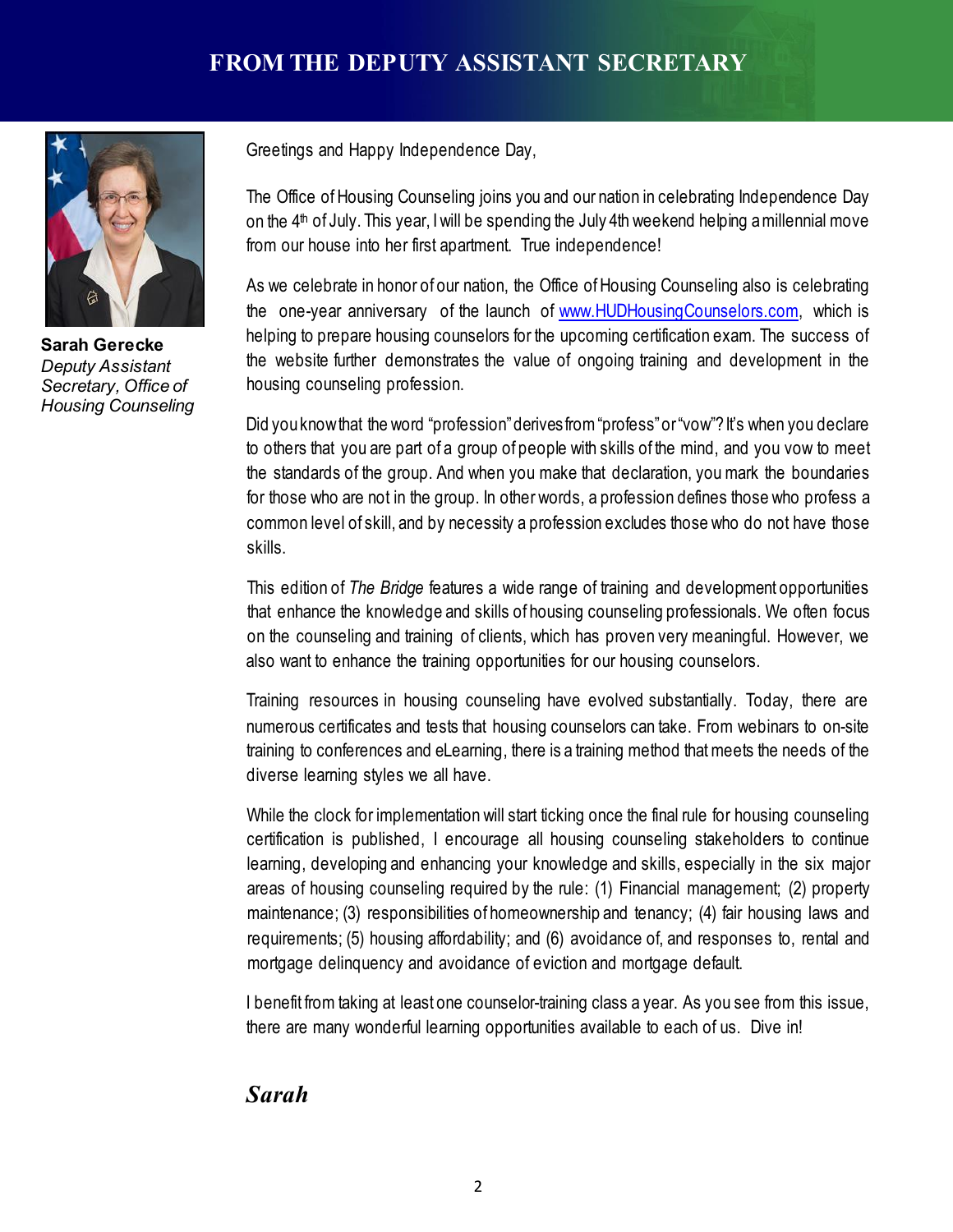

**Phoenix, AZ** - Since 2008, the [National](http://www.nclr.org/) Council of LaRaza (NCLR) [Homeownership](http://www.nhnla.org/) Network Learning Alliance [\(NHNLA\)](http://www.nhnla.org/) has been a HUD-approved training and certification provider. Professionals who deliver critical advocacy and housing counseling services to their communities canlook to NHNLA to receive high-quality coursework and training.

The NCLR Homeownership Network Learning Alliance has presented more than 350 place-based trainings, webinars, and eLearning classes to housing counseling professionals across the nation. Attendance for these programs is funded in part by grants through the [National](http://www.nclr.org/) Council of LaRaza, a HUD-approved counseling intermediary and NHNLA.

Multiple teaching methods are implemented to benefit all types of learners: *visual, auditory and kinesthetic (i.e., learning through physical activities rather than listening to a lecture or watching demonstrations).* Place-based trainings are offered several times a year in major cities, not only providing equitable access to materials, but also open dialogue and shared experiences with other industry professionals. Webinars and eLearning courses are structured to provide training and information without losing vital time away from the office. Resources are fully downloadable and a variety of collaborative tools keep users connected, ensuring a convenient, cost effective way to increase their skills and enhance their career opportunities.

Each method of training is facilitated by an active, certified professional working within the housing industry. Instructors leverage theirproficiency and expertiseto address real-world issues and share culturally sensitive communication strategies that empower organizations to generate positive community impact.

#### **Comprehensive Real-World Information**

- *Process-Oriented Learning*
- Course instruction and materials are presented in a sequence that replicates actual counseling sessions. Networking and group discussion of critical issues build necessary skills in order to maximize effectiveness.
- *Detailed Course Manual and Templates* Counselors are provided with a wealth of material on specific housing counseling services plus sample documents for immediate practical application.
- *Workflow and Data Integration* Online technologies are becoming more important every day in managing organizedcounseling services. Program mechanics and datamanagementare reviewed to ensure effective flow of information.
- *ProgramStandards*

Basic HUD requirements are integrated into the instruction to help ensure proper service delivery and documentation. Courses also teach counseling production standards to increase community impact.

### **NHNLA Training and Certification Achievements since 2008**

- Trained more than 5,828 counselors and managers.
- Provided more than \$2.2 million in training scholarships.
- Attendees represented 42 states serving thousands of households.
- Attendees noted 150 percent improvement in knowledge gained through training.
- Instructors consistently scored 95 percent or better in approval ratings.

#### **Certifications**

Housing counselors and managers must demonstrate a certain level of competency and mastery of their profession to gain NHNLA certification. Participants who complete the certification program will enhance their personal skills and gain the tools necessary to empower clients.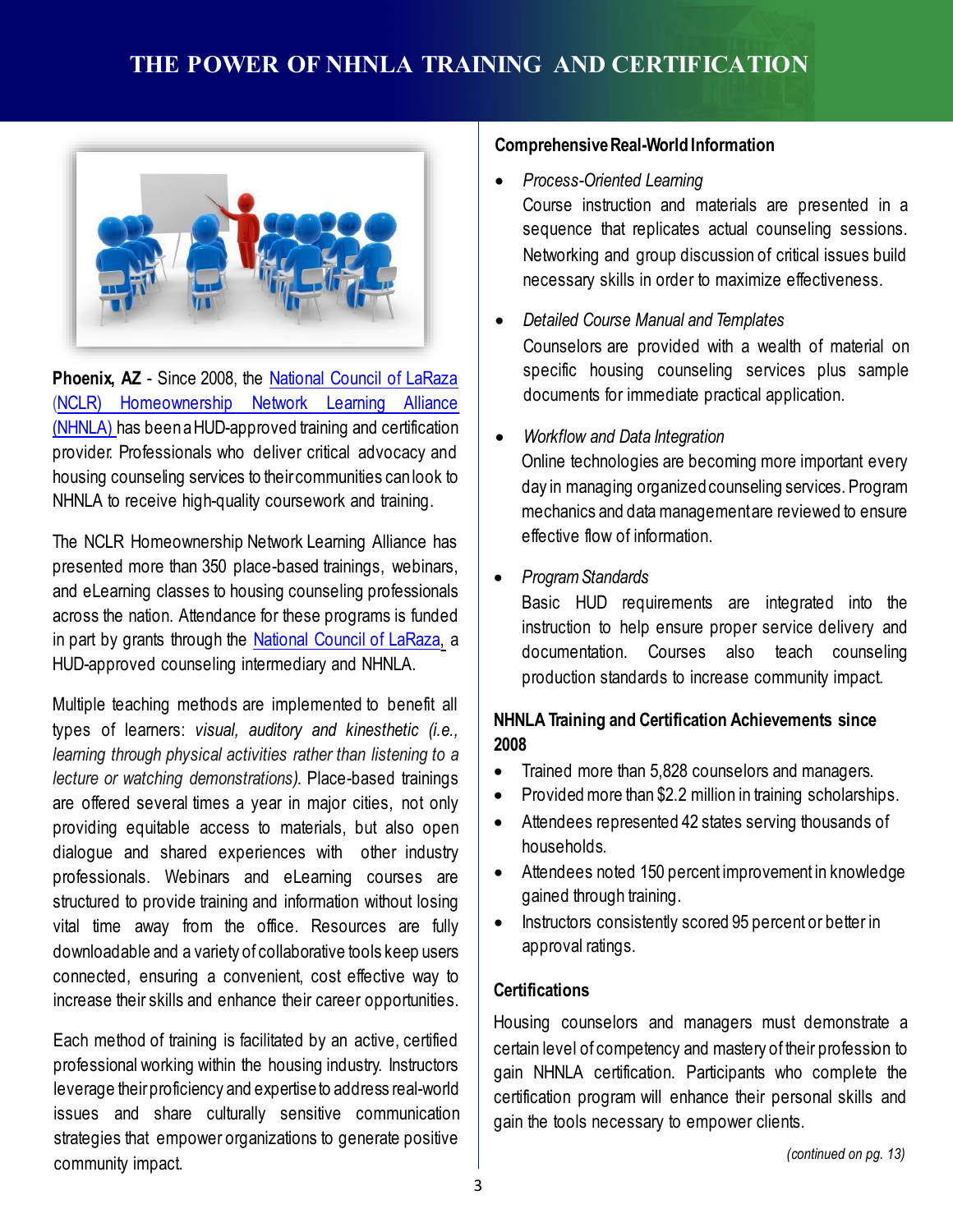# **A STRONG COMMITMENT TO PROFESSIONALISM & SERVICE**

**Alexandria, VA** - For more than 30 years, [Association](http://www.afcpe.org/) for Financial Counseling and Planning [Education® \(AFCPE®\)](http://www.afcpe.org/) has been a leaderinthe field of financial counseling and education. The Association ensures the highest integrity of the profession by certifying, connecting, and supporting diverse professionals who serve communities worldwide. AFCPE believes that all people, regardless of income or background, should have access to the highest standard of professional financial care to achieve lasting economic well-being.

#### **What Makes AFCPE's Housing Program Unique?**

The Certified Housing Counselor [\(CHC®\) Program](http://www.afcpe.org/certification/certification-programs/certified-housing-counselor/) offers housing professionals:

- *A Strong Foundation.* The CHC Program is rooted in the foundational knowledge of the [Accredited](http://www.afcpe.org/certification/curriculum/accredited-financial-counselor/) Financial [Counselor\(AFC®\) certification.](http://www.afcpe.org/certification/curriculum/accredited-financial-counselor/) The program builds upon the core knowledge of the AFC and provides relevant education in housing principles and practice.
- *Two Designations in One.* To successfully earn the CHC designation, the professionals sit for both the AFC and housing exams. Upon program completion, which requires 1500 hours of field experience, CHC graduates earn both the AFC and CHC certifications. The AFC is a National [Commission](http://www.credentialingexcellence.org/ncca) for Certifying Agencies (NCCA) accredited certification.
- *A Diverse Professional Community.* AFCPE offers a diverse community of financial professionals working in financial education, research and practice, allowing housing counselors to learnand grow through the work of their colleagues and peers. The organization unites professionals cross-constituency to share ideas, build meaningful partnerships and learn best practices.
- *A Focus on the Professional.* AFCPE is strongly committed to the professional growth of its counselors and coaches. The Association facilitates valuable mentorship connections to enhance career development. It also is focused on building partnerships with likeminded organizations, resulting in job and experiential opportunities for its professionals.



- *Adherence to a Strong Code of Ethics.* Housing professionals adhere to high ethical requirements that guarantee the client's best interests are the top priority. They provide qualified, unbiased financial guidance without selling products. The rigorous and comprehensive training, rooted indecadesoffield research, prepares them to address the individual's entire financial lifecycle and unique needs.
- *A Commitment to Ongoing Continuing Education.* Continuing education is critical to the field of financial and housing counseling. It enhances the capacity to serve clients, protects the public interest, and upholds the rigor of certification programs. AFCPE is committed to the professional development of its members by providing a variety of training through various capacities:
	- **AFCPE Annual Research & Training Symposium.** A three-day training event that unites financial educators, researchers, and practitioners, providing a platform for sharing knowledge and ideas and making life-long connections in the field.
	- **Virtual Training Opportunities through the CEU Library.** Regularly updated with opportunities offered nationwide.
	- **Focus on Partnership.** AFCPE partners with a number of organizations to deliver important training on topics that are critical to enhancing this work.

To learn more about the CHC® certification program and AFCPE® membership, please contact Michelle Starkey or Ashlee Abraham at: [mstarkey@afcpe.org](mailto:mstarkey@afcpe.org) or [aabraham@afcpe.org](mailto:aabraham@afcpe.org) or visit: [www.afcpe.org](http://www.afcpe.org/).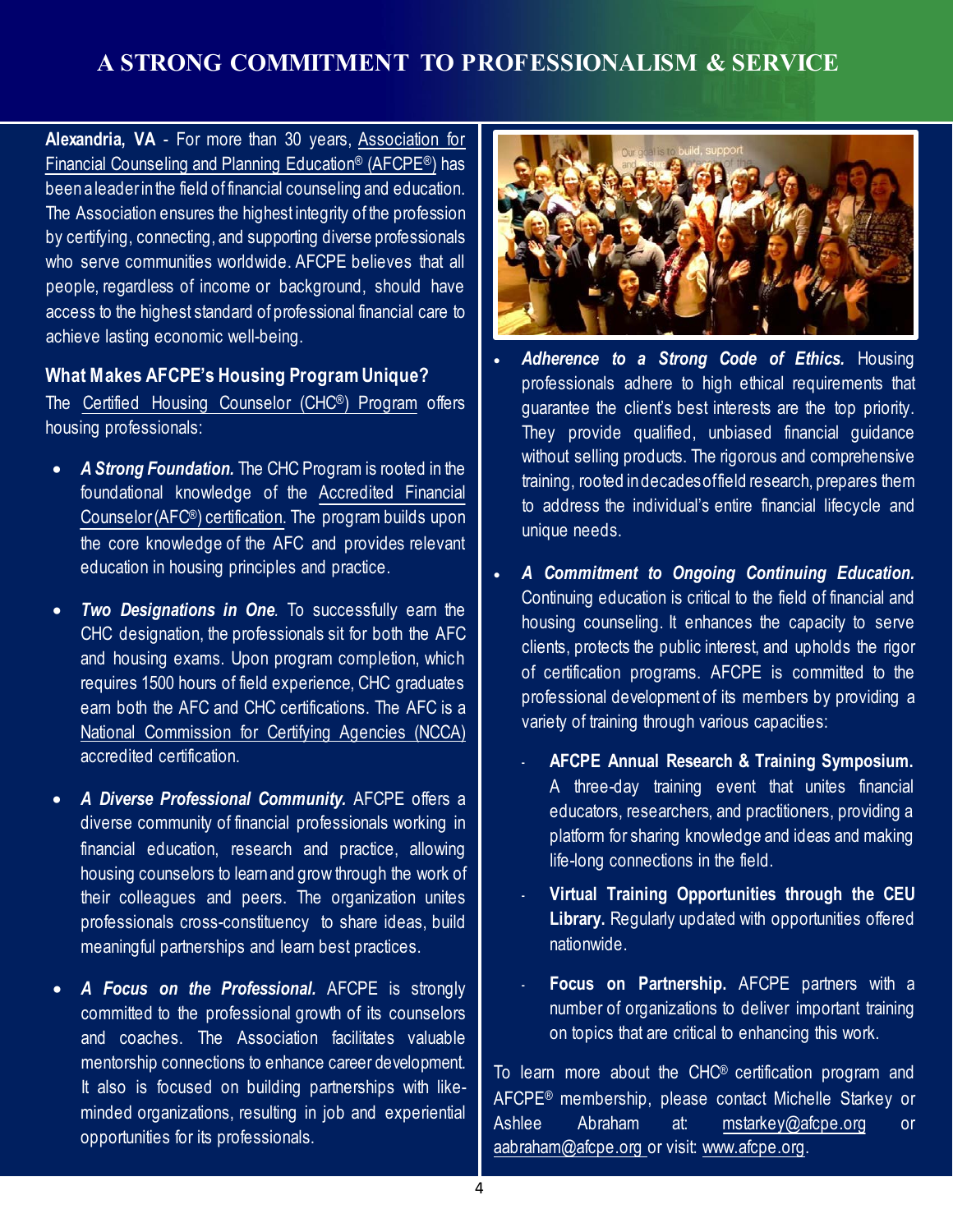# **HELPING HOUSING COUNSELORS THRIVE IN THEIR PURSUIT OF KNOWLEDGE**



*Detroit Training Series May 18-22, 2015*

**Washington, DC** - The National Community [Reinvestment](http://www.ncrc.org/programs-issues/training) [Coalition's](http://www.ncrc.org/programs-issues/training) (NCRC) National Training Academy provides general and specialized comprehensive housing counseling training to equip housing counselors with the necessary knowledge, tools and resources to empower consumers to make informed and wise housing decisions. NCRC will be partnering with communities to provide placed-based trainings and offering a national training series throughout the year.

NCRC offers a wide range of trainings that will prepare housing counselors to best help their clients and to understand the nuances of the mortgage finance system. NCRC-trained housing counselors create knowledgeable homeowners and at the same time combatdiscrimination and fraud. NCRC provides courses offered through a variety of models, which meets the preferences of counselors across the country. The different deliverymethods include instructorled trainings, webinars, and e-learning trainings. In less than five years, NCRC has offered more than 150 trainings, reaching nearly 3,000 housing counselors.

**2016 - 2017 Training Locations:** NCRC's goal is to further expand and enhance its resources and to continue to work tirelessly to provide and maintain an environment in which housing counselors can thrive in their pursuit of knowledge. NCRC will host the National Training Series in six locations this upcoming training cycle: *Buffalo, NY in July; New Orleans, LA in September; Chicago, IL in November; Tampa, FL in January; Washington, DC in March; and Birmingham, AL*. NCRC identified these training locations by their need for housing counseling services.

**AFFH Commitment:** In the coming year, NCRC will focus on providing trainings that empower counselors and build the capacity of their organizations. Courses in Affirmatively Furthering Fair Housing (AFFH) and Fair Housing will be featured to encourage counselors and advocates to participate in the Assessment of Fair Housing planning process and help build inventories of affordable quality housing. Additionally, NCRC will train 100 percent of its staff and offerfree local trainings on AFFHso advocates are aware of the communities' power under AFFH rule.

**Scholarships:** NCRC is aware that many organizations are experiencing hardships and is dedicated to assisting them by offering affordable and free training opportunities. All participants who attend NCRC's trainings will be given a tuition scholarship. Hardship scholarships also are awarded to qualifying applicants to help with travel and lodging expenses.

**Data Driven:** To better serve the consumer, NCRC has developed a strategic plan to revise and build new courses that are data driven and based on the needs of and feedback from housing counselors, agencies, local partners and statewide organizations.

**New Trainings Available:** NCRC is committed to providing housing counselors with the latest information and tools to build their capacity. It is revising and developing new materials to equip housing counselors with the skills they need to economically empower their clients. For example, "Advanced Loss Mitigation and Capacity Building" is one of NCRC's newest classes. Attendees will learn how to apply appropriate laws, rules, regulations, processes, procedures and best practices for preventing or stopping unnecessary foreclosures. This course will also build organizational capacity by expanding funding or billing sources.

Other new and exciting trainings include: "Financial Fitness," "Housing Counseling Basics," "Program Management," "Reverse Mortgages," "Federal Housing Administration (FHA)," "Power of Partnerships," and many more. For upcoming training information, visit NCRC's [National](https://live.blueskybroadcast.com/bsb/client/CL_DEFAULT.asp?Client=901883&title=Home) Training [Academy](https://live.blueskybroadcast.com/bsb/client/CL_DEFAULT.asp?Client=901883&title=Home) or contact [kmusante@ncrc.org.](mailto:kmusante@ncrc.org)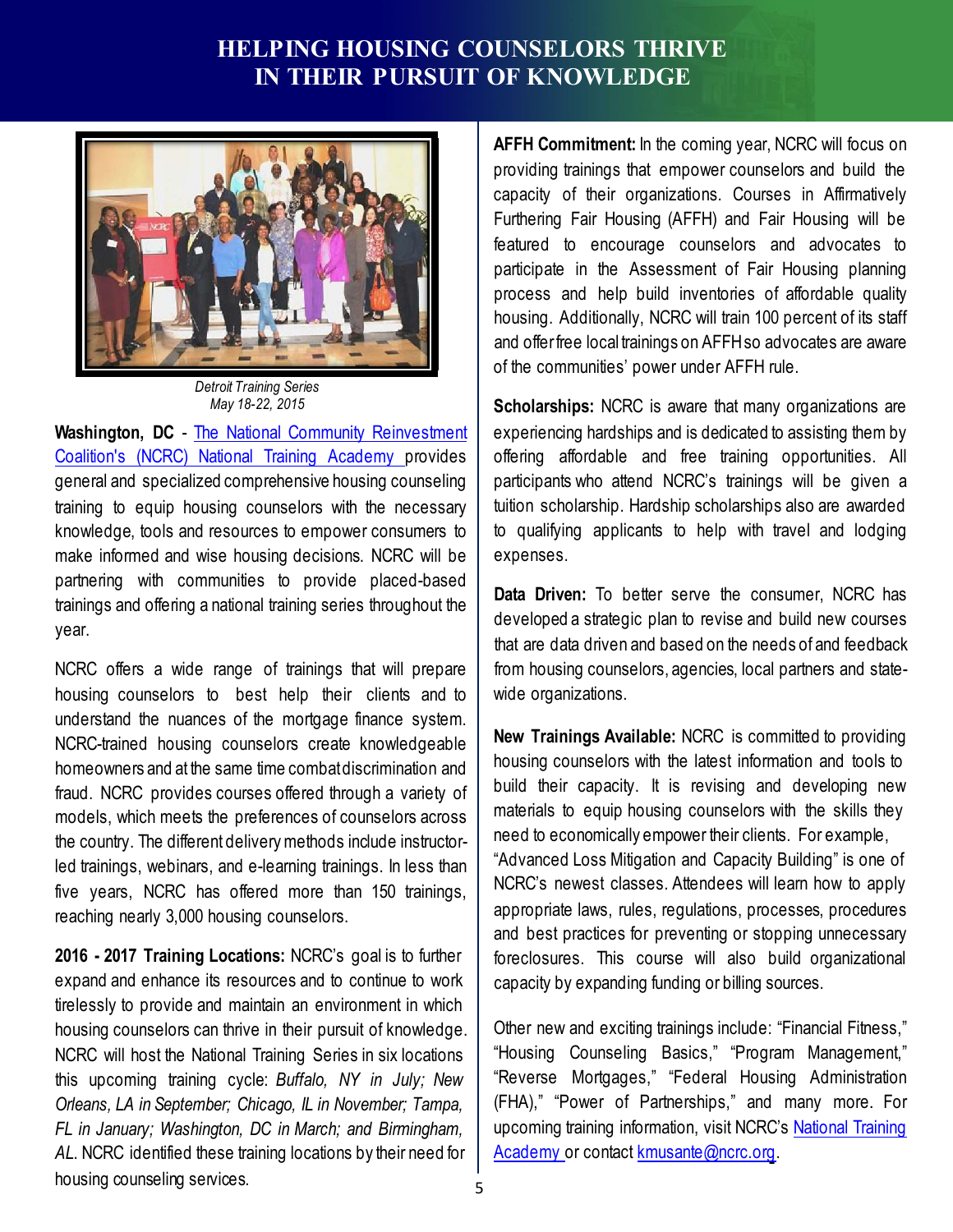### **Elevating theHousingCounseling Profession… One Counselor at a Time**

**Washington, DC** – [NeighborWorks®America](http://www.neighborworks.org/Home.aspx) is recognized within the community development field generally and the homeownership industry in particular, as the nation's premier provider of training and certification for homeownership counselors and educators. In FY2015 alone, NeighborWorks awarded over 20,000 training certificates to community development professionals across the country.

NeighborWorks America's Training Division delivers training in a variety of modes to ensure that practitioners have ready access to the latest strategies, skills and resources. Practitioners can train via:

- *NeighborWorks Training Institutes* A national mobile university providing classroom training, workshops, symposia, and peer-to-peer networking. Drawing an average of 2,000 community development professionals perevent, NTIs are held four times a year in various cities, offering 100+ courses in eight learning areas.
- *Regional/Local Place-Based Training* In-person training custom-developed for the needs of the local/regional market; participants can learn exactly what they need along with their local partners, at minimal cost.
- *Virtual Classroom* Instructor-led online learning courses utilizing a mix of live, online interaction complemented by group work, chat rooms, blogs, case studies and assignments. Courses last approximately three to four weeks, requiring the learner to dedicate approximately three to four hours per week. They are extremely costeffective, providing ample opportunity to address any unique challenges and engage in robust exchanges with the instructor and fellow students.
- *eClassroom Express* Concise and interactive instructorled webinar courses designed to equip the learner with specific knowledge and tools that can be put to use immediately. Sessions are 90 minutes and allow ample time for questions.



• *eLearning* – Online, self-paced courses make quality training available to practitioners in their office or home at any time. Courses take three to four hours with no travel required.

The largest of NeighborWorks' learning tracks, with courses available in-person and online, includes a curriculum developed and managed by the [NeighborWorks](http://www.neighborworks.org/training-services) Center for Housing and Education [Counseling](http://www.neighborworks.org/training-services) (NCHEC). Launched in 2004, NCHEC provides training and resources on a wide array of topics and offers six professional certifications including:

- 1. Financial Capability
- 2. Pre-Purchase Education
- 3. Foreclosure Intervention and Default Counseling
- 4. Homeownership Counseling
- 5. Post-Purchase Education
- 6. Homeownership Counseling for Program Managers and Executive Directors

In addition to building on general housing counseling knowledge and skills, NCHEC certifications allow practitioners to distinguish themselves professionally by specializing in service areas specific to their target audience. In FY15, NCHEC awarded nearly 1,400 professional certifications to housing counselors and educators.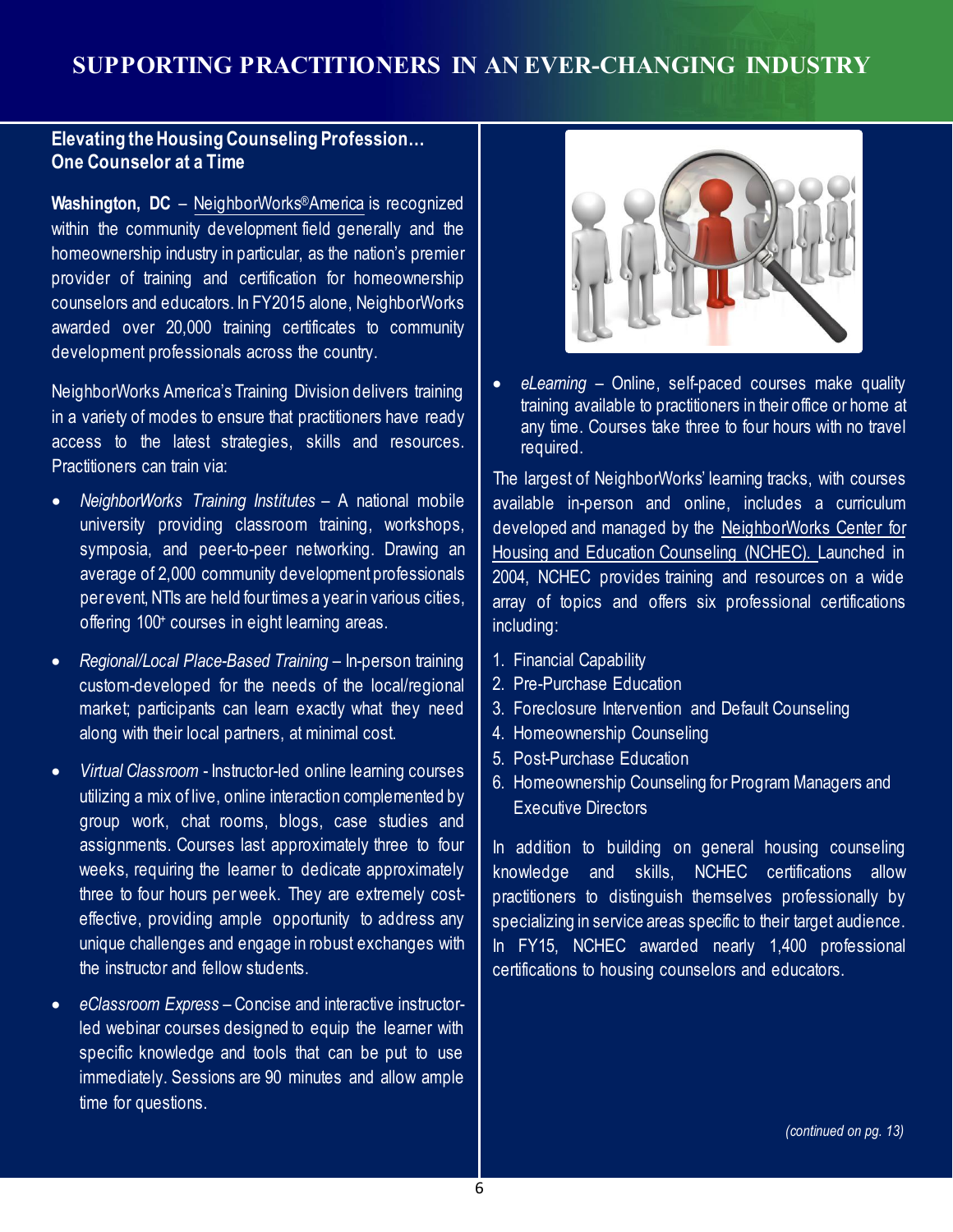**Omaha, NE** – In Nebraska, where the state slogan is 'The Good Life,' communities and organizations work hard to make the good life possible for all of its residents. At Credit Advisors [Foundation](http://www.creditadvisors.org/) (CAF), a HUD-approved Multi-State Organization based in Omaha, counselors not only focus on increased homebuyer education and counseling but also on rental counseling, in part as preparation for homeownership.

Although Nebraskans may not have faced the foreclosure crisis to the same degree as other parts of the nation, residents still experience housing challenges from affordable housing in metro areas to limited resources and options in rural communities. However, some things remain the same for everyone seeking safe, affordable housing: *if the housing doesn't work, nothing will work.*

Over the last 10 years, experience and research have shown just how important quality educationonhousing topics canbe to a successful experience, whether as a renter or homeowner. Indeed, in the last few years many areas across the country have seen marked increases in costs for rental households due to a variety of reasons. Families are now competing forlimited affordable rental housing as rental costs continue to increase. The challenge is evenmorepronounced when the household is low- to moderate- income. These households simply cannot afford to make housing mistakes and are least likely to overcome a poor housing choice or an eviction.

In an effort to address this issue, CAF joined forces with the Nebraska [RentWise© Coalition](http://rentwise.org/) to provide extensive tenant education to help people obtain rental housing and be successful renters. The RentWise tenant education program focuses on six modules, including:

- *1. Communication with Landlords and Neighbors* Active Listening, Positive Messages and Settling Conflict (*Goal: Develop positive communication skills.)*
- 2. *Managing Your Money* Income, Expenses, Credit Reports, Buying on Credit, Ways to Track Spending and Reducing Expenses *(Goal: Learn how to manage money and plan for housing costs.)*
- 3. *Finding a Place to Call Home* Determining Housing Needs vs. Wants, Where to Look for Information, Steps in Finding a Place and Checking Out the Unit

*(Goal: Prepare individuals to conduct searches for rental units.)*

- 4. *Getting Through the Rental Process* Rental Application, Giving Information to Landlords, Fair Housing and Common Applicant Screening Practices *(Goal: Understand a lease and a tenant's rights and responsibilities.)*
- 5. *Taking Care of Your Home* Cleaning and Basic Home Maintenance *(Goal: Encourage residents to take pride in their homes and set a positive example)*
- 6. *When You Move Out* Security Deposits, Evictions and Notices *(Goal: Prepare participants tomove out andmove up.)*

The modules followthe basic processofthe rental experience focusing on seeking, locating and maintaining rental housing with a special emphasis on teaching and role playing of communication skills that are more likely to produce positive resolution-based outcomes for renters, not only in their housing but also in other aspects of their lives, from personal communications to on the job.

Credit Advisors Foundation provides consumers with multiple programs to improve their financial lives. The RentWise© curriculum is considered as foundational housing education that builds successful tenants while producing financial management skills necessary for successful homeownership experiences. Such skills are:

- improved basic financial knowledge,
- money and credit management (understanding the behaviors that support your credit score),
- understanding the application process (required documentation and verifications),
- recognizing the importance of reading and understanding paperwork like a lease contract and
- how these same skills apply to the homeownership process.

Nebraska RentWise© is currently delivered by networks made up of multiple non-profits, local housing authorities and other agencies that share access to trained RentWise trainers and also by individual organizations, like Credit Advisors Foundation that incorporate RentWise© into their various programs, making use of their own RentWise© Trainers.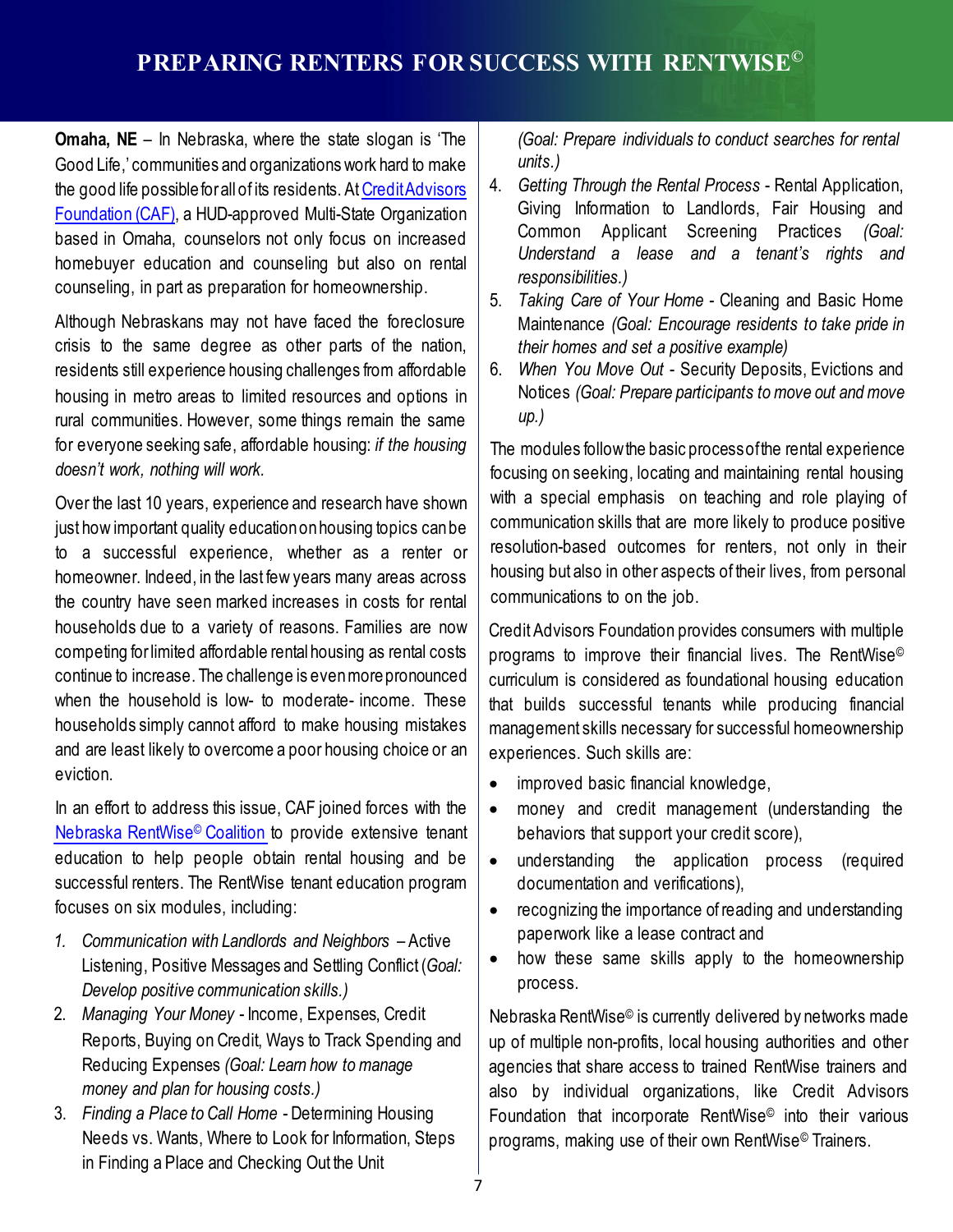# **FIVE AMAZINGLY SIMPLE WAYS TO MAKE HOMEBUYER EDUCATION EXCITING**

Dear Housing Counseling Professionals,

Do your clients struggle to stay awake during homebuyer education classes? Are they busy perusing social media or simply grappling to understand exactly what's going on? How can your agency make homebuyer education more exciting?

Create a memorable and fun learning experience for your homebuyers with these five amazingly simple tips:

- 1. **Explain things so a teenager can understand it.** The average American reads at an 8th grade level. The home buying process is oftentimes described on a college level, leaving only those who are in the mortgage industry or have previous ownership experience able to understand. Make things easy. Use analogies and stories to relate complex topics to everyday concepts. Use visuals such as charts, graphs, pictures and videos to illustrate your point. Practice explaining complex concepts to a willing teenager or young adult. If they don't get it, others probably won't either.
- 2. **Practice what you're going to preach.** Record yourselfspeaking. Sendsnippets to colleagues (who will give you honest feedback). You can also invite people to sit in on your presentation. Ask for one area of improvement. Speaking is a performance - and good performances require practiceand preparation. If you're monotone, there may be other ways to enhance your presentation.
- 3. **Cut it out.** Wordy PowerPoint presentations are a surefire way to confuse learners as they try to focus on you and read slides at the same time. Talk more and write less. Limit each slide to a maximum of 20 words. Time your talk to two-minutes or less per slide. No matter the topic, try to convey it in 45-minutes or less. Attention fades after that.



- 4. **Have a conversation. Not a lecture.** Don't you remember the days when long, brain-draining lectures made class a snooze-fest? Keep your clients awake and engaged by including them in the discussion. Take a few questions throughout your presentation. Try interview style and panels instead of lectures. Incorporate trivia questions in your presentations. General rule of thumb: Keep the energy high by doing something that requires active engagement or a response after every 3 slides or every few minutes throughout the presentation.
- 5. **Move.** Especially for long classes, get people moving throughout the day. Start the day with a fun icebreaker. Do a short activity after each break. Play music during breaks. Like children, adult learners like to have fun and be rewarded for a job well done. Provide gift cards, gag gifts or other amusing prizes to incentivize people to participate.

Buying a home is a huge task. There is a lot to know. Since housing counseling organizations have a duty to educate and inform buyers, make it fun and memorable!Hopefully these suggestions help to do just that.

For more information and great tips, contact Milan Griffin at [HomeFreeUSA@homefreeusa.org.](mailto:HomeFreeUSA@homefreeusa.org)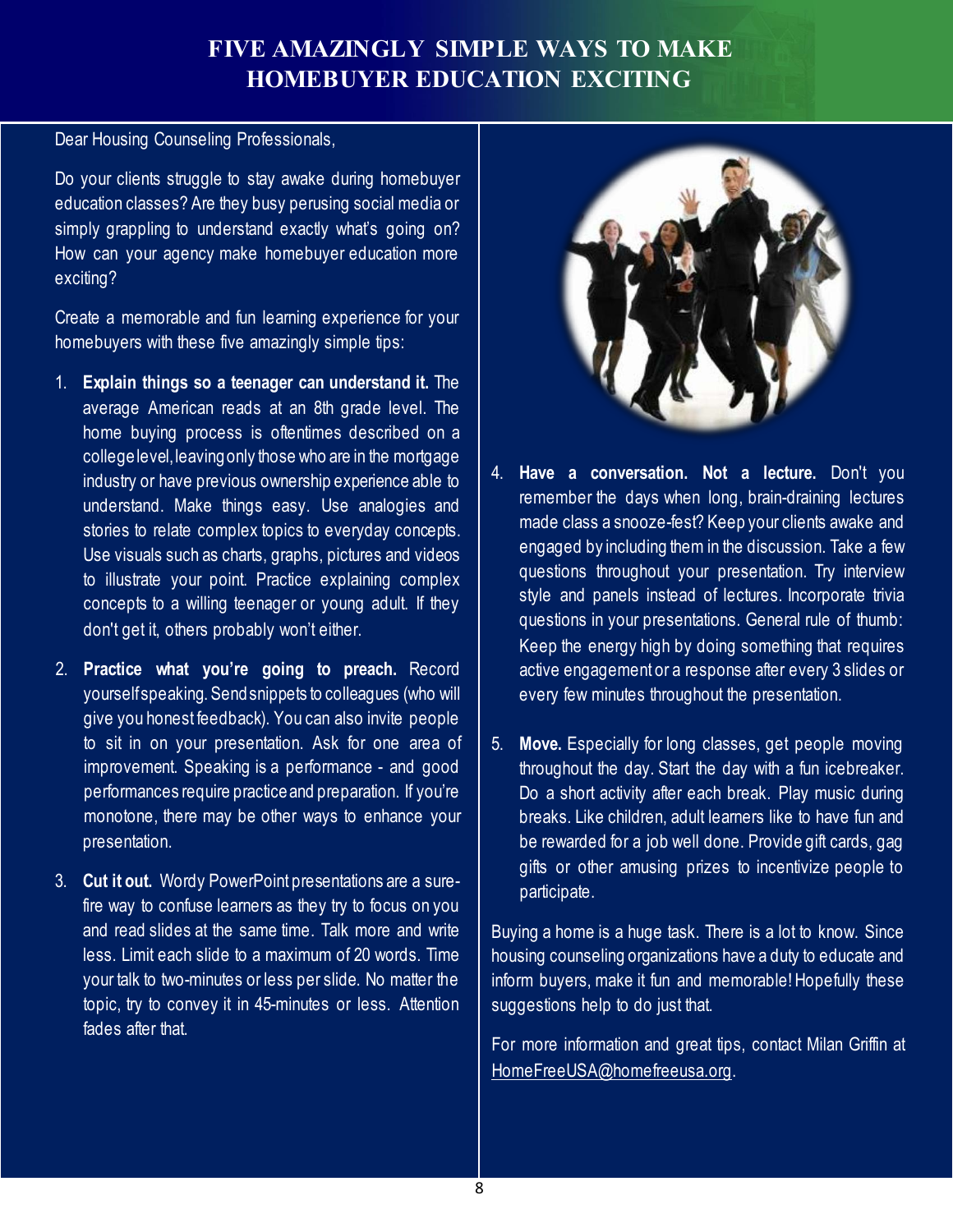

**West Sacramento, CA** - As a housing counseling intermediary, Rural Community Assistance [Corporation](http://www.rcac.org/) [\(RCAC\)](http://www.rcac.org/) has conducted housing counseling agency training for nearly a decade.

RCAC's unique training model builds on partnerships with state housing finance agencies, housing counseling networks and counseling agencies to provide housing counseling training at the ground level. Partners provide training space and assist with marketing and outreach to their clients, while RCAC provides the training and expertise. In the past, its classes and webinars were free and RCAC did not offer scholarships outside of its sub-grantee network.

This year, RCAC is the recipient of HUD educational training funds which has allowed it to expand its course offerings. Starting in 2017, RCAC will begin to charge a nominal fee for classes and provide scholarship opportunities to the counseling industry. RCAC plans to offer the following classes:

- **Developing Core Competency for HUD Certification** The three-day class will provide an overview of the following core competencies: pre-purchase; rental housing; fair housing; financial management; housing affordability, and foreclosure and eviction.
- **Effective Housing Counseling Program Management Skills** This five-day class covers program management; HUD requirements; financial management including compliance with the Office of Management and Budget Super Circular and what costs can be billed to a HUD  $\bullet$

grant; quality control plan and monitoring; drafting an effective counseling plan; protecting client's personally identifiable information; agency counseling program sustainability; marketing counseling programs; fair housing; and civil rights requirements.

- **HUD Compliance for Housing Counselors** This oneday class will provide a base knowledge of the CRF24 Part 214 and the 7610.1 Rev. 5 Handbook requirements for housing counselors. The course will review regulation and handbook components that counselors must follow, including approval; work plan; quality control and how counseling should be monitored to meet HUD quidelines; fair housing and marketing and outreach; topics for class and individual counseling; conflict of interest; National Industry Standards; client files (both hard copy and online); record keeping and reporting; and performance reviews. Reverse mortgage counseling has a separate specific protocol and certification which will not be covered in this course.
- **Fair Lending Loan Document Review and FHA/Community Lending Product Review** This oneday class will cover the new federally mandated TILA-RESPA Integrated Disclosure (TRID) documents, including fair lending protections for consumers and triggers for mandatory housing counseling. In addition to gaining a broad understanding of the new disclosure and consumer protection regulations, participants will review basic lending product guidelines for FHA-insured loans and compare and contrast that product with other commonly used community lending mortgage products.
- **Building Cultural Bridges to Housing Counseling** Cultural sensitivity and self-awareness are critical skills when providing housing counseling services to individuals whose cultures are different from our own. This one-day class will examine the ingredients necessary to build cultural bridges to reach diverse families and communities so that agencies can offer culturally compatible housing counseling services.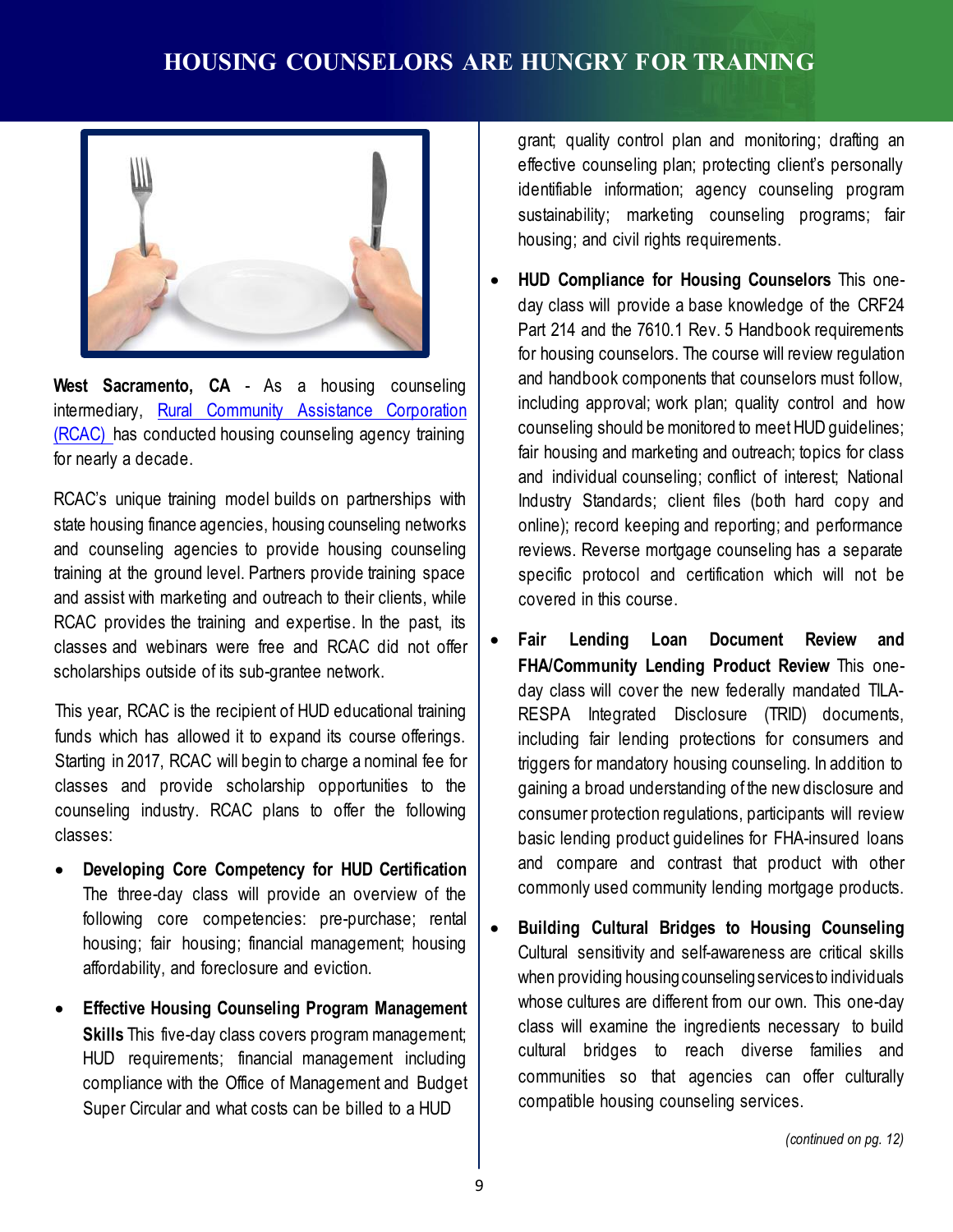# **THE HOME EQUITY MORTGAGE PROGRAM HAS CHANGED – WHAT YOU SHOULD KNOW**

There have been significant changes to the Home Equity Conversion Mortgage (HECM) Program over the last three years. Among the most significant changes are the 60 percent limitation on initial disbursement of HECM funds in the first year of the loan and the requirement that all borrowers must undergo a financial assessment, which is used to determine the borrower's ability and history for payment of property taxes, insurance and other property assessments. Other significant HECM program changes include:

- **Revised Requirements for Non-borrowing Spouses** The principal limits are now based on the age of the youngest individual on the mortgage. In addition, eligible non-borrowing spouses may remain in the property provided they meet the mortgage underwriting requirements.
- **HECM Servicing Requirements** Relating to:
	- 1. when a HECM becomes due and payable;
	- 2. when a HECM defaults due to unpaid property assessments; and
	- 3. mortgagee optional election for mortgages issued prior to August 4, 2014.

Mortgagee letters have beenissued whichaddressall of these revisions. Counselors who specialize in HECM default counseling are advised to familiarize themselves with current HECM servicing policies and requirements.

The Office of Housing Counseling (OHC) has implemented a number of initiatives to insure that HECM counselors are kept abreast of HECM Program changes and servicing requirements. These include training on the HECM Program, guidance on specific processing issues and clarification on HECM underwriting and servicing policies.

In addition to OHC initiatives, HUD modified the Reverse Mortgage Analyst software (RMA) to include a financial assessment component and a feature to track client responses to 10 required questions. As a result, the OHC offers technical assistance in use of this software as well as FHA [Connection](https://entp.hud.gov/clas/index.cfm) (FHAC).



### **Tips for Agencies with HECM Programs**

- **Assign multiple FHAC Coordinators.** FHAC agency coordinators must confirm and manage the HECM counselor's employment with the agency in FHAC. Coordinators have five days to remove a counselor when they are no longer employed by the agency. HECM roster counselors who are also agency coordinators cannot "self" confirm their employment.
- **Be proactive** in meeting continuing education (CE) and retesting requirements. There are CE courses required every two years.
- **Implement a reminder process** to remind counselors to track their required 3-year renewal dates. They will receive reminder emails from FHAC for 30, 60 and 90 days only. HECM Counselors who fail to meet the CE or retesting requirements becomeinactive in FHAC and are unable to issue Certificates of HECM Counseling to clients. Once a HECM counselor has either retaken the test or submitted the documentationto verify meeting the CE requirement, HUD must review the material before the HECM counselor's status is reactivated in FHAC. This verification process can take a minimum of 7-10 business days.

Guidance for HECM counselors, including HECM housing notices and mortgagee letters, can be accessed at OHC's new HUD [Exchange](https://www.hudexchange.info/programs/housing-counseling/) site. The site also includes links to HUD's Office of Inspector General and the Consumer Finance Protection Board (CFPB) HECM websites.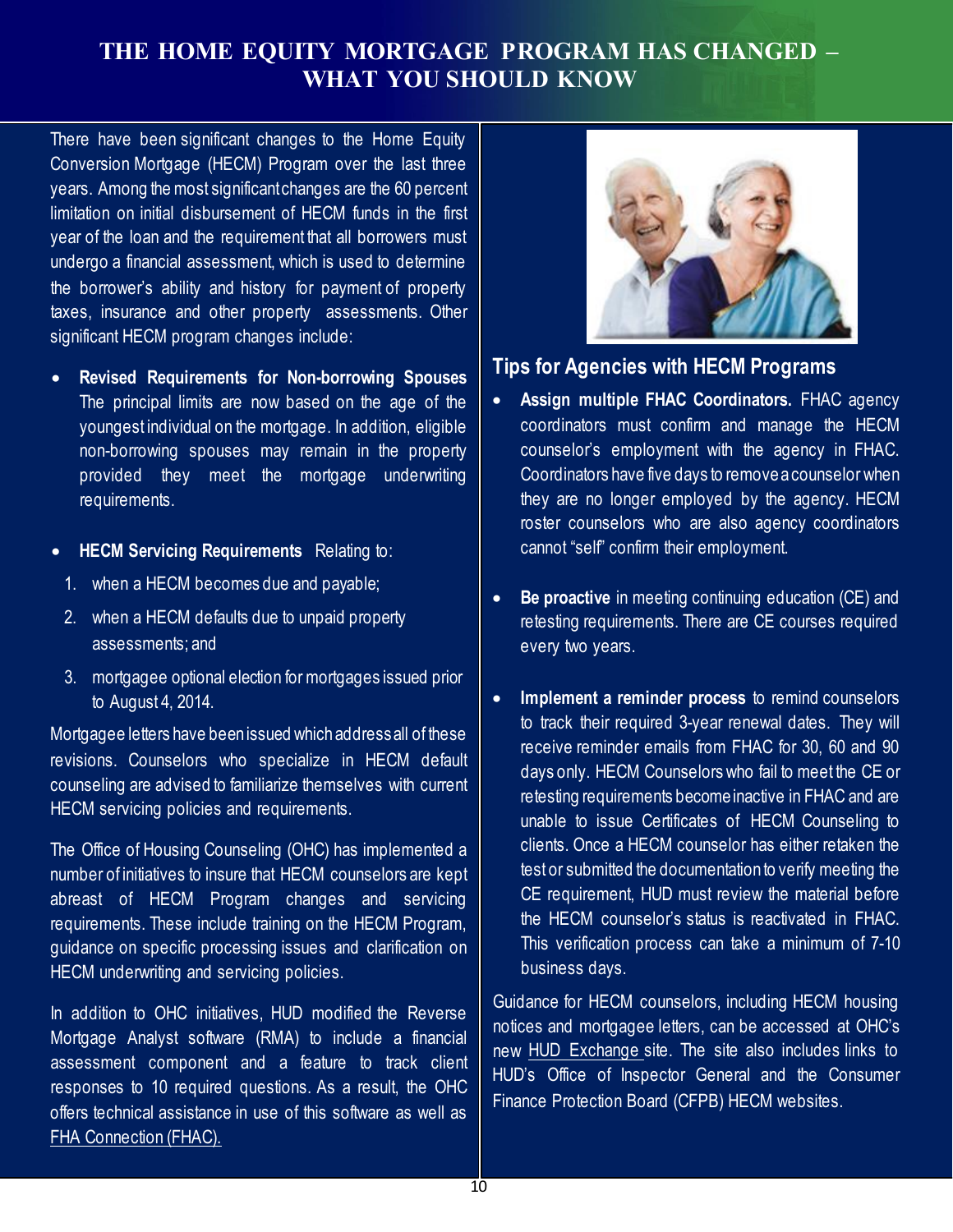# **INQUIRING MINDS WANT TO KNOW**



As illustrated by the articles in this month's issue, training for bothclients and counselors are critical to the on-going success of many agencies' housing counseling programs. Office of Housing Counseling staff identified for this month's segment some areas of confusion about terms used such as "certification" and "approved" when applied to counselor training and homebuyer education.

- **Q: What information on education services must an agency include in the housing counseling work plan?**
- **A:** An agency's work planmust outline the types of education classes offered, how the classes are delivered (i.e., inperson, on–line, or by other delivery method) and provide a summary of the topics to be covered in each class. Any fees the agency plans to charge must also be identified in the work plan. HUD and if applicable, the agency's parent entity will review and approve the agency's work plan.

#### **Q: Does HUD approve on-line homebuyer education classes?**

**A:** HUD does not approve or endorse any specific on-line homebuyer education program. Agencies that plan to offer on-line education must include this information in the agency's housing counseling work plan and the plan must be approved by HUD, and if applicable, the agency's parent entity before the agency offers on-line homebuyer education.

- **Q: Can an agency report clients that complete on-line homebuyer education programs on the agency's form HUD 9902?**
- **A:** Yes, these clients can be reported on the agency's HUD 9902 as long as the agency documents client information including demographics and fees paid as required under HUD [Handbook](http://portal.hud.gov/hudportal/documents/huddoc?id=76101HSGH.pdf) 7610.1, Rev-5, Paragraph 5-8, Group Education File. HUD provided guidance concerning on-line education courses in an [email dated](http://portal.hud.gov/hudportal/documents/huddoc?id=ohc_030112a.pdf) March 1, 2012.
- **Q: I recently completed a housing counselor certification program offered by a training entity other than HUD. Am I now designated a HUDcertified or HUD-approved housing counselor?**
- **A:** No, you are not now designated as a HUD-certified or HUD-approved housing counselor. Currently HUD does not approve or certify any individual housing counselor. HUD approval is limited to agencies and not individuals.

HUD published a proposed rule in [September](https://www.federalregister.gov/articles/2013/09/13/2013-22229/housing-counseling-program-new-certification-requirements) 2013 that will require counselors participating in HUD's Housing Counseling program to become certified. The proposed rule defines a HUD-certified housing counselor as a counselor, employed by a participating agency, who has passed the requisite examinationand is certified by HUD as competent to provide housing counseling services pursuant to this part.

HUD encourages all housing counselors to consider becoming certified under other training programs including those offered by HUD's training grantees even after HUD certification is required.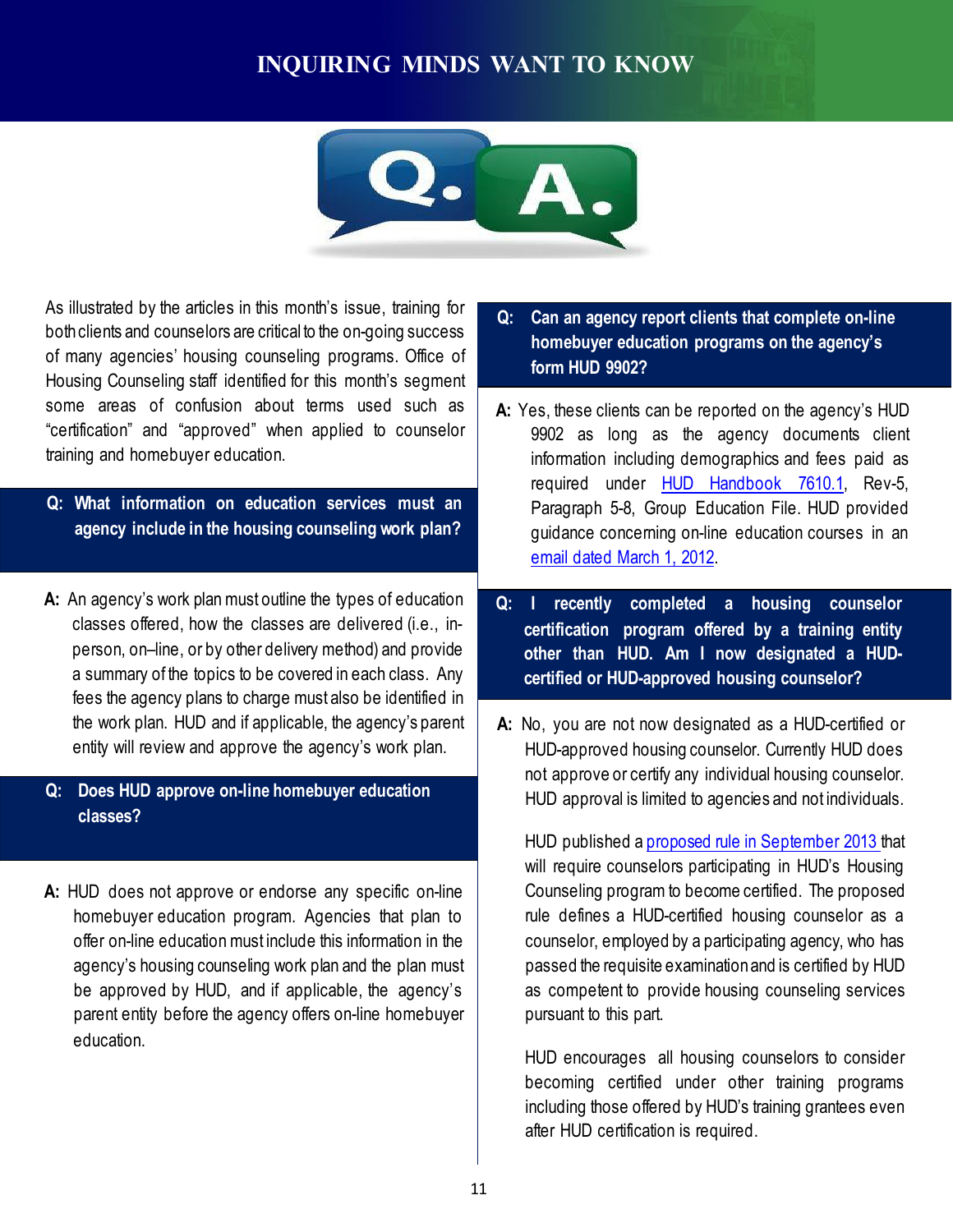# **ARMING SERVICE MEMBERS WITH FINANCIAL EDUCATION**

**Charlottesville, VA** - On May 19, 2016, fifteen University of Virginia Naval Reserve Officers Training Corps (NROTC) Midshipmen received their commissions and became officers of the United States Navy. The following weekend they received their diplomas. One might say they are ready to take on the world. Thankfully, the NROTC Unit knows that while these Ensigns may have plenty of book knowledge they are still in need of practical instruction to prepare for life after college as a Naval Officer.

During the week after graduation, the Unit hosts five days of "Ensign Indoc" that coverall aspects of military life – each class being taught by a different expert on each topic. When the Unit needed an instructor to cover Personal Finance, it turned to Piedmont [Housing Alliance's](http://piedmonthousingalliance.org/) Certified Housing Counselor, Accredited Financial Counselor (AFC) and Certified Military Home Specialist, Virginia Leary to present.

Thanks to the training received from both the Certified Military Home Specialist course offered by The [Counselor's](http://www.thecounselorscorner.net/) Corner and the rigorous training required to receive the AFC designation from the [Association](http://www.afcpe.org/certification/curriculum/accredited-financial-counselor/) for Financial Counseling and Planning [Education,](http://www.afcpe.org/certification/curriculum/accredited-financial-counselor/) Virginia was able to expertly explain the nuances of managing finances while serving on active duty.

Specifically, Housing Counselor Virginia covered the importance of:

- $\triangleright$  reading and understanding the Leave and Earnings Statement,
- $\triangleright$  contributing to and managing a Thrift Savings Plan,
- $\triangleright$  understanding and comparing different retirement savings products and
- $\triangleright$  being financially prepared for the frequent moves required by the military.

Being a certified housing counselor, Virginia also took the time to help the newly commissioned officers understand the pros and cons of renting versus buying.

Explaining where to go for local landlord-tenant law and directing them to Virginia Housing [Development Authority's](http://www.vhda.com/Renters/Documents/RenterHandbook.pdf) [Rental](http://www.vhda.com/Renters/Documents/RenterHandbook.pdf) Guide gave the Ensigns the resources they needed to be well informed renters.

Educating these officers before they received their first military paycheck helped them avoid the common pitfalls that come from failing to plan and budget money before it is received.

Thanks to Virginia Leary's instruction they have the tools they need to be in control of their finances.

#### *(continued from pg. 9 – Housing Counselors Are Hungry for Training)*

The class will discuss definitions of culture, values, and personal belief systems. It also explores major diversity variables and diversity's impact on the housing counseling field. Housing counselors must remain objective, engage good listening skills, ask powerful questions, and utilize promising approaches to provide holistic housing counseling services.

- **Expanding Services to Rural and Underserved Communities** This one-day class will provide the tools necessary to expand counseling agencyprogram offerings to underserved and/or rural communities. Participants will be able to identify the resources available to develop quality programs and services. Program managers and counselors will practice techniques to identify the underserved and rural community needs, and to increase services by marketing the programs to fit the community's culture.
- **Student Loan Debt Counseling** This two-day class includes both the pre- and post-loan counseling process. The pre-loan portion focuses on the Free [Application](https://fafsa.ed.gov/) for [Federal](https://fafsa.ed.gov/) Student Aid; ways to reduce loan/college costs; cost of degree versus potential salary benefits; options to consider for financing a college education; and potential scams. The post-loan portion focuses on the different programs and repayment plans available, as well as loan scams.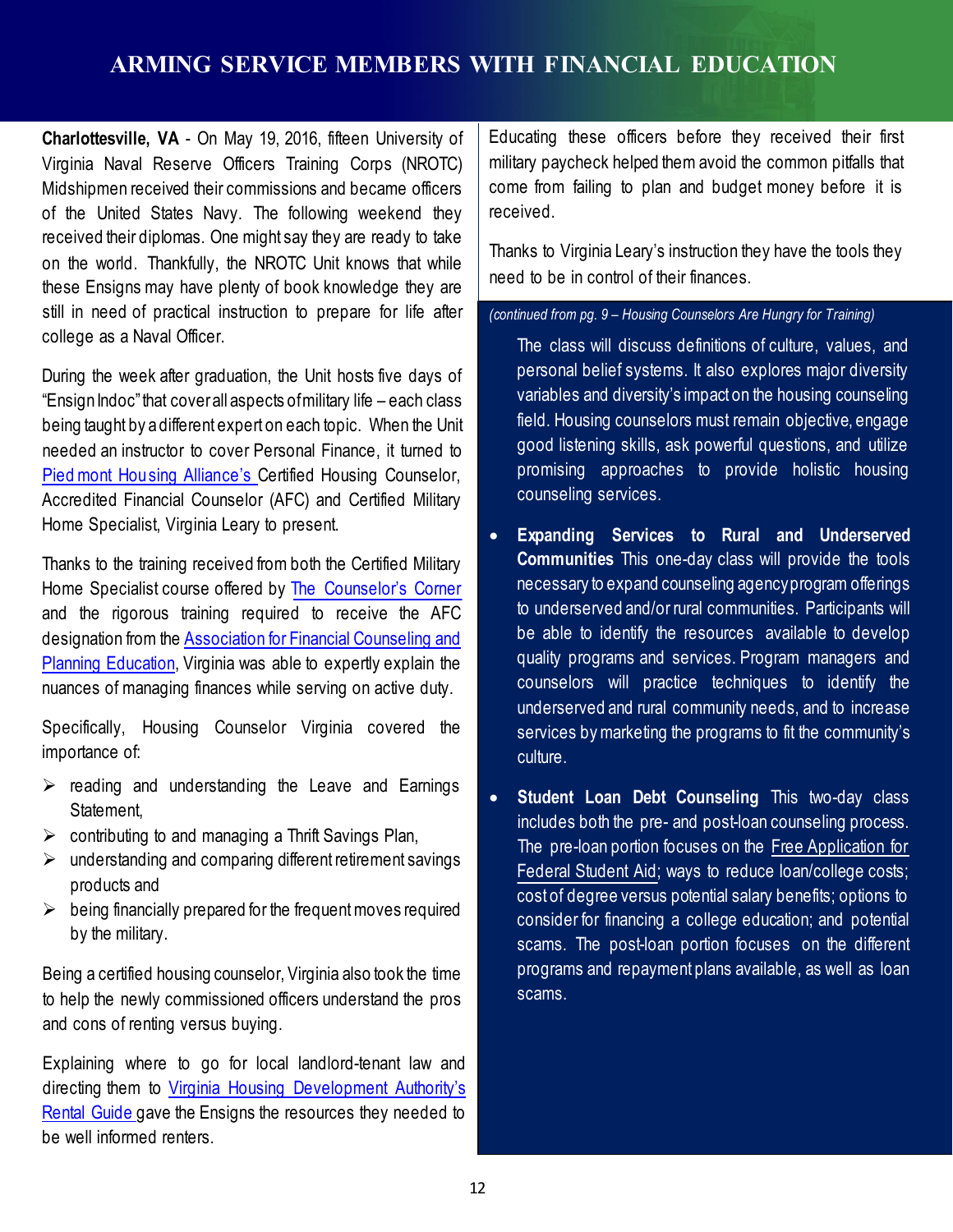# **SUPPORTING PRACTITIONERS IN AN EVER-CHANGING INDUSTRY**

*(continued from pg. 3- The Power of NHNLA Training and Certification)*

NHNLA currently offers:

- Housing Counselor Certification
- Advanced Housing Counselor Certification
- Foreclosure Counselor Certification
- Housing Counseling Program Management Certification
- Financial Counseling Certification

All NHNLA certifications are valid for three years and are renewable once the applicant has completed requirements for recertification. Counselors must complete the required courses for the subsequent certification, pass a corresponding exam with 80 percent or greater, and submit a letter certifying practical experience in the field as well as an application for approval. Applications and a list of specific requirements for obtaining each certification can be found [here.](http://nhnla.org/index.cfm?fuseaction=Page.ViewPage&PageID=588)

#### **Scholarships Are Available!**

A limited number of scholarships are available for each full course and webinars. There are three types available, which are awarded on a first-come, first-served basis:

- 1. Full scholarships,
- 2. Partial scholarships and
- 3. Tuition scholarships.

Scholarships are awarded to individually HUD-approved agencies or agencies affiliated with HUD-approved intermediaries only; they are not awarded to the counselor individually. Eligibility requirements can be found [here.](http://nhnla.org/index.cfm?fuseaction=Page.ViewPage&PageID=508)

*Full Scholarships:* A full scholarship covers the entire cost of tuition for the class, up to \$300 reimbursement for airfare and the negotiated rate for the hotel selected to host the training.

*Partial Scholarships*: A partial scholarship will cover the cost of tuition for the course for one counselor and their individual lodging.

*Tuition Scholarships*: A tuition scholarship only covers the cost of tuition for the course for one counselor. This does not cover the cost of lodging or travel.

*(continued from pg. 6 – Elevating the Housing Counseling Profession… One Counselor at a Time)*

In order to be eligible for NCHEC Certification, practitioners must meet the following requirements:

- Complete all required courses for each certification
- Earn a score of 80 percent or higher on the required exam(s)
- Submit the application for certification

Find additional information regarding the requirements for each NCHEC Certification at:

[www.neighborworks.org/nchec/certification.](http://www.neighborworks.org/nchec/certification)

Once awarded an NCHEC Certification, practitioners are required to complete at least 30 hours of continuing educationwithin three years to be eligible for renewal. Of the 30 required hours, at least 15 must be earned through the Financial Capability, Housing Education and Counseling courses at: [www.neighborworks.org/coursecatalog.](http://www.neighborworks.org/coursecatalog)

While NCHEC allows for 15 hours of continuing education to be earned throughoutside sources, itis highly recommended that practitioners contact NCHEC staff at: [certification@nw.org](mailto:certification@nw.org) to validate external coursework prior to their NCHEC Certification's expiration date.

Effective August 2, 2016, NCHEC will begin accepting continuing education in the Nonprofit Management and Leadership track from practitioners enrolled in the Homeownership Counseling for Program Managers and Executive Directors certification. This change is an effort to expand course offerings for leaders and decision makers within homeownership education and counseling agencies.

NeighborWorks continues to be at the forefront of the housing counseling industry and as such understands the critical need for housing counselors and educators to remain up-to-date in an evolving field with limited resources. That's why NCHEC continually updates its offerings. For example, its newest courses address topics such as counseling for student loan debt, client coaching practices, and building financial confidence. To stay informed on the latest offerings, visit: [www.neighborworks.org/coursecatalog](http://www.neighborworks.org/coursecatalog) and to apply for training scholarships, visit: [www.neighborworks.org/scholarships.](http://training.nw5.org/)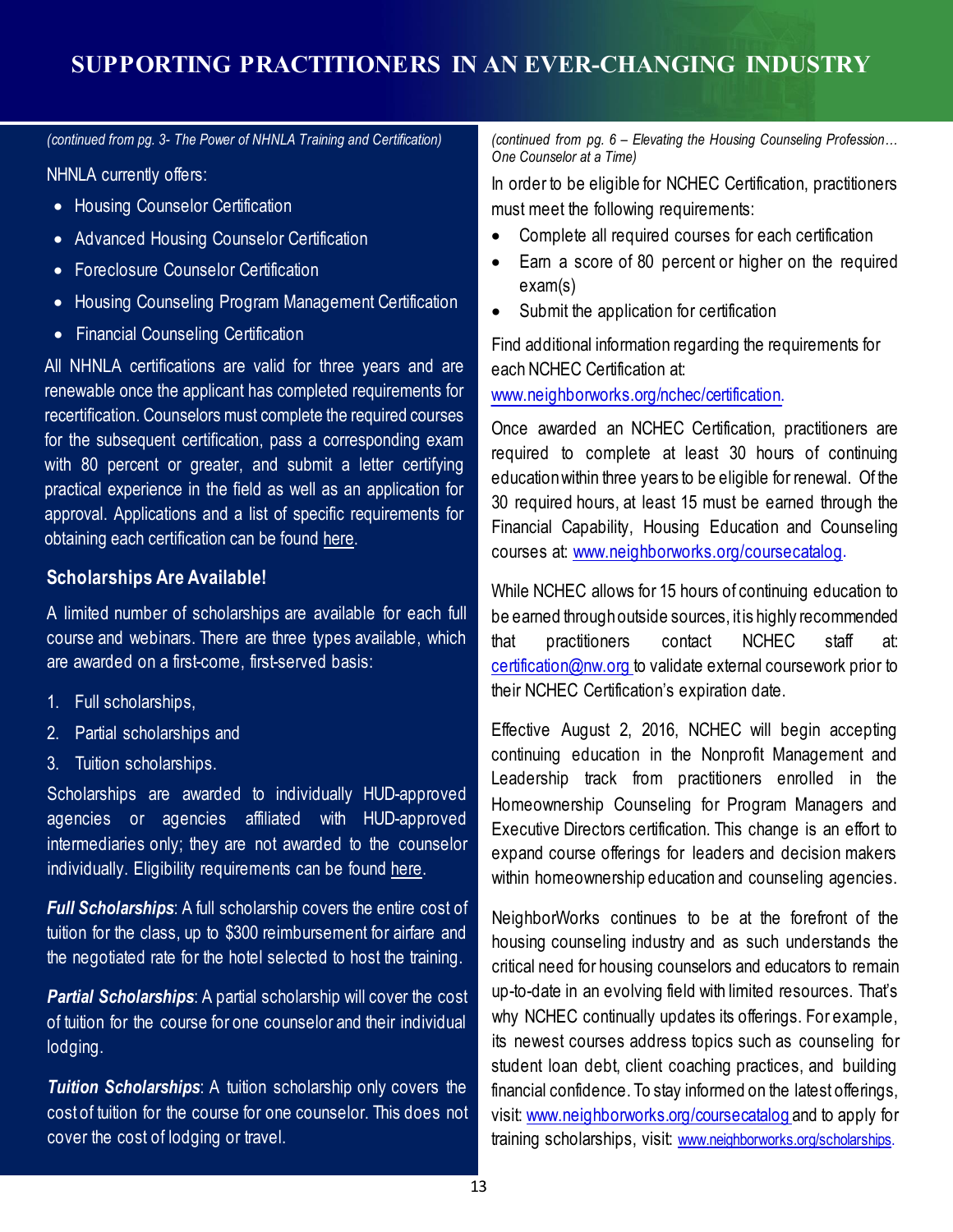# **CHAMPION OF SERVICE**



**Sacramento, CA** – **Teresa Bardwell**, Rural [Community](http://www.rcac.org/) Assistance [Corporation](http://www.rcac.org/) (RCAC) Rural Development Specialist – Housing Counseling, possesses a wide range of training expertise on multiple topics and platforms at state, regional and national venues. Ms. Bardwell is skilled at delivering training on housing counseling and leadership; affordable housing, economic and community development; and board and strategic planning for nonprofit and tribal housing organizations.

Ms. Bardwell joined RCAC in 2004 and provides technical assistance and training for housing counseling agencies in the RCAC region (Western US) as well as nationally. She is a recognized expert in federal housing counseling program compliance and is a member of the National Industry Standards Advisory Committee. Ms. Bardwell has been on faculty at NeighborWorks America since 2011 and conducts both classroom and webinar housing counseling training.

In 2008, RCAC partnered with the [California](http://www.calhfa.ca.gov/) Housing Finance [Agency](http://www.calhfa.ca.gov/) to oversee NFMC funding from NeighborWorks. Once funded, RCAC sub-granted funds to 29 HUD-approved counseling agencies in California. Upon conducting site visits at these agencies, RCAC realized that most did not understand HUD requirements and did not even have a copy of the HUD Handbook on site. To rectify this, Ms. Bardwell developed a one-day class in partnership with HUD to teach HUD requirements to counseling agencies. The class was delivered in numerous California locations, then later in Colorado, Hawaii, Nevada, Arizona, Idaho and Washington.

In 2012, Ms. Bardwell again partnered with HUD to remake the one-day training into a series of five webinars: *Client Management Systems; Loss Mitigation; Counseling Plans; Reporting; and Counseling Requirements*. This series was marketed nationally and each class recording was posted on RCAC's website for several years.

Compliance oversight for 85 agencies and three federal programs during the foreclosure crisis has given Ms. Bardwell broad knowledge of the housing counseling field. Additionally, Ms. Bardwell provides strategic planning and board and leadership development training for the RCAC region. She has expertise in training and technical assistance for tribal and rural affordable housing organizations.

A RCAC rural-focused Leadership Program team member, Ms. Bardwell has delivered leadership development curriculum since 2009. She is the team lead on the RCAC internal team for teaching adult participatory training techniques to staff and has taught this curriculum for other federal agencies including USDA Rural Development.

Prior to joining RCAC, Ms. Bardwell was the housing administrator for the Arapahoe County Housing Authority in Colorado. She supervised all facets of the county's homeownership program including marketing, counseling, client education, underwriting second mortgages, inspections, closings, subordinations and tracking required by federal regulators and funders. Herposition with Arapahoe County as Grants Fiscal Specialist also gave her a thorough understanding of housing grant principles and practices, grant management and budgeting. Prior to that, Ms. Bardwell worked with Wells Fargo during a six-year period, primarily as a vice president in commercial and real estate lending.

Ms. Bardwell holds a bachelor's degree from Colorado State University with a major in English and minorin Education. She continues to follow her passion and develop new curriculum and hopes to release several new courses through RCAC in the coming months.

### **Congratulations Teresa Bardwell, You Are a Champion of Service!**

Success Stories highlighting client's achievements. Nominations of persons both inside and outside of HUD are welcomed. THE BRIDGE is pleased to recognize Champions of Service who have provided exemplary service in the Housing Counseling arena and **Please send your nominations by the 20th of each month to: [thebridge@hud.gov.](mailto:thebridge@hud.gov)**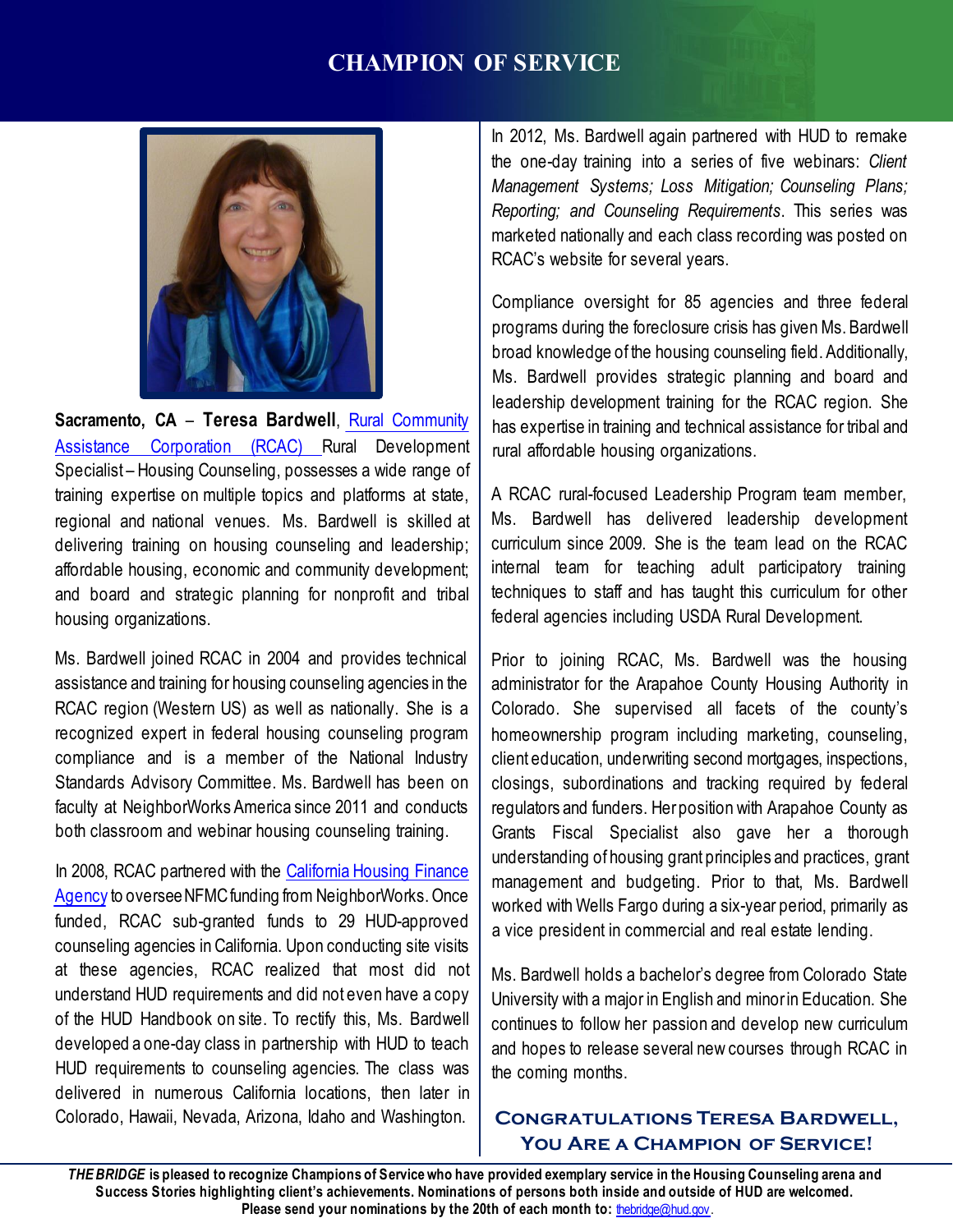# **TOOLS AND RESOURCES**